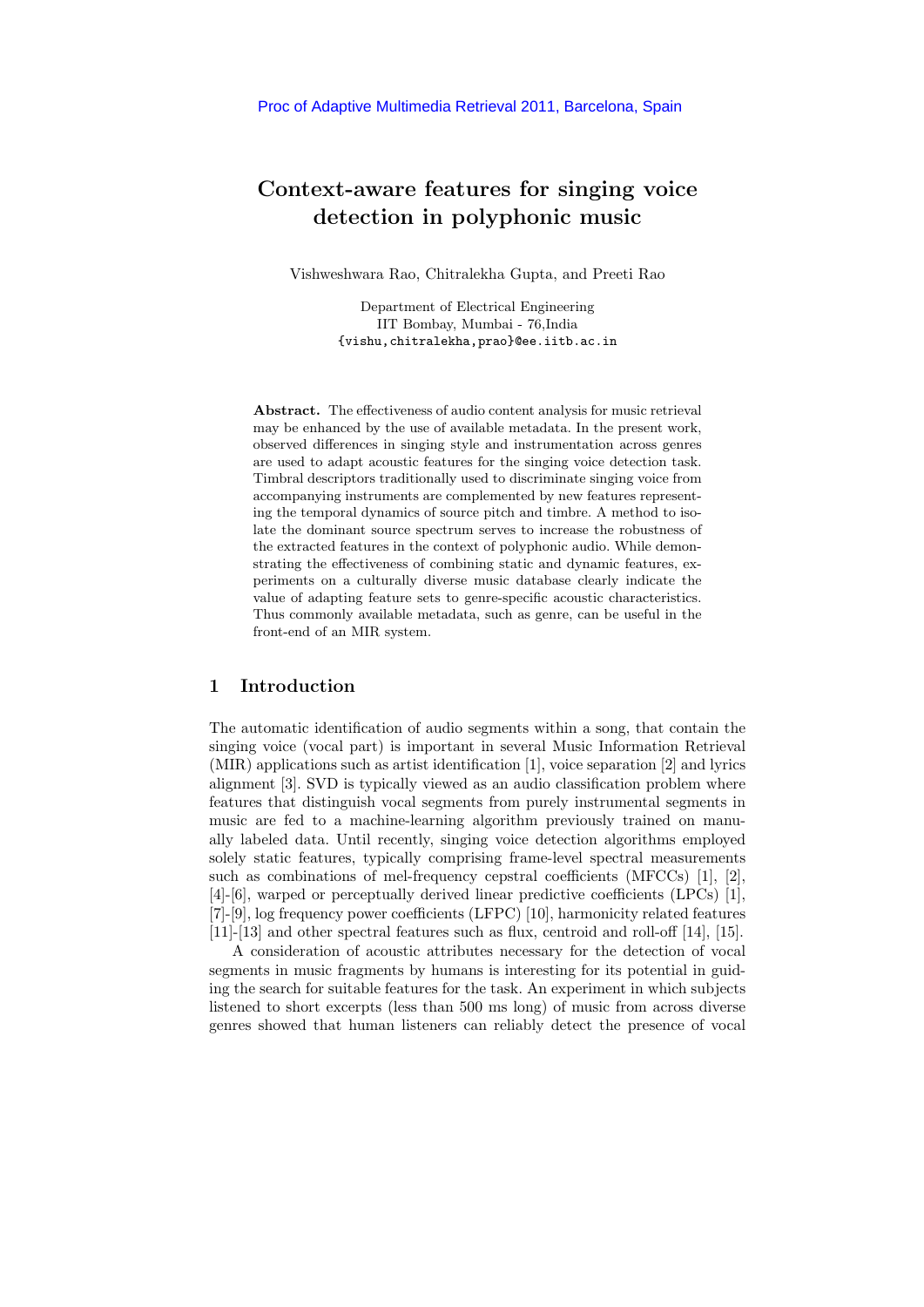content in such brief excerpts [16]. The presence of note transitions in the excerpt was found to be especially useful, indicating that both static features and dynamic features (changes) provide important perceptual cues to the presence of vocalization.

Dynamic features for singing voice detection have largely been confined to feature derivatives, representing very short-time dynamics. A few studies have explored the observed pitch instability of the voice relative to most accompanying instruments in the form of features representing longer-term dynamics of pitch and/or the harmonics such as arising from vibrato and tremolo in singing [10], [17]. Clearly, there is scope for improvement in terms of capturing the essential differences in the dynamics of the singing voice and musical instruments in a compact and effective way.

While most research results in MIR are reported on collections drawn from one or another culture (mostly Western), we are especially interested in features that work cross-culturally. It would be expected that certain feature attributes are more discriminative on particular music collections than on others, depending on the musical content due to the inherent diversity of both singing styles and instrumentation textures across cultures [18]. The work reported in this paper is an attempt to study this. A similar approach underlies the work on collectionspecific features for image retrieval, also appearing in this volume [19].

We choose to focus on 'vocal' music i.e. where the singing voice is the predominant melodic entity whenever present. Further, as far as possible, the instrumental sections of the song include a predominant melodic instrument. One of the categories that was badly classified, and also negatively influenced the training set effectiveness, in the study of [20] corresponded indeed to songs with predominant melodic instruments or with singing co-occurring with such instruments. Paralleling this observation, are studies on predominant musical instrument identification in polyphony which state that pitched instruments are particularly difficult to classify due to their sparse spectra [21]. Thus our choice of evaluation datasets is guided by the known difficulty of the musical context as well as the wide availability of such a category of music cross-culturally. We consider the effective extraction and evaluation of static and dynamic features on a dataset of vocal music drawn from Western popular, Greek and three distinct Indian genres: North Indian (Hindustani) classical, South Indian (Carnatic) and popular (Bollywood or film music).

# 2 Dominant Source Spectrum Isolation

Previous studies on SVD have extracted features by processing the short-time Fourier transform (STFT) without attempting to isolate the spectra of individual sound sources. Recently, a spectral processing technique called accompaniment sound reduction, which uses the predominant-F0, for robust singing voice modeling in polyphony was presented by Fujihara et.al.[22]. In this section we describe a method for dominant source spectrum isolation along the lines of their method but with some important enhancements.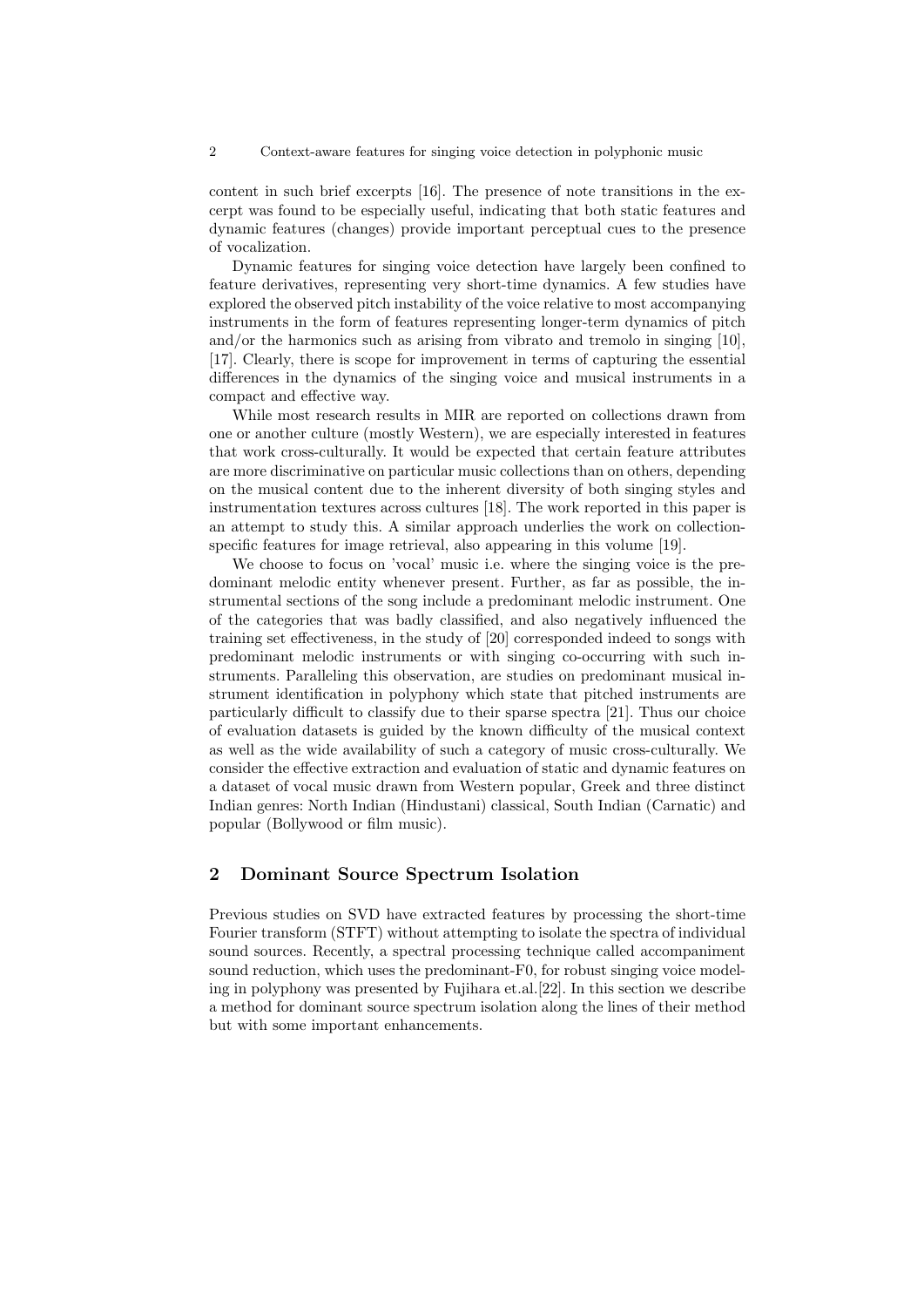Harmonic sinusoidal modeling is applied to detect and track F0-specific harmonic components from the spectrum. We use a predominant F0 extraction system designed for robustness in the difficult context of concurrent pitched accompaniment [23]. In order to study the comparative performance of features unobscured by possible pitch detection errors, we carry out feature extraction in both automatic and semi-automatic modes of pitch detection for the dominant source spectrum isolation [24]. In the latter mode, pitch analysis parameters are selected considering a priori information on the pitch range of the voice in the given piece of music.

The audio signal is processed at a frame rate of 100 frames/sec with the STFT computed from 40 ms long Hamming windowed analysis frames. Rather than identify spectral local maxima in the vicinity of expected harmonic locations as detected harmonics, as done in [22], we first extract reliable sinusoidal partials using a main-lobe matching technique, which we have previously found to be particularly robust to polyphony and signal non-stationarity [25]. We then search the sinusoidal space in a 50-cent neighborhood (subject to a 50 Hz absolute limit) of expected harmonic locations, based on known predominant F0, to identify local harmonic components. This results in a harmonic line spectrum for each analysis frame.

Next, partial tracking is applied to the harmonic line spectra over time for better source spectral isolation during transients and note changes. Similar to Serra [26], partial tracking is improved by biasing trajectory formation towards expected harmonic locations based on the detected pitch. Tracks are formed and ordered by their respective harmonic index. We apply a one semitone threshold on track continuation i.e. a track will 'die' if there does not exist any sinusoid within 1 semitone of the last tracked frequency. In addition to frequency proximity, we incorporate sinusoid amplitudes in the cost function, as given below, to account for high amplitude partials that might lose out to spurious nearby peaks.

$$
J = \left| \left( \omega_n^k - \omega_{n-1}^m \right) \times \log(A_n^k / A_{n-1}^m) \right| \tag{1}
$$

where  $\omega_{n-1}^m$  and  $A_{n-1}^m$  are the frequency and amplitude resp. of the  $m^{th}$  harmonic track in frame  $n-1$  and  $\omega_n^k$  and  $\omega_{n-1}^m$  are the frequency and amplitude resp. of the  $k^{th}$  local sinusoid in the frame n that is competing for joining the track.

Rather than extract features from the discrete frequency spectra obtained after harmonic sinusoidal modeling, we use smooth spectra derived by the loglinear interpolation of the harmonic spectral amplitudes as follows. Given a set of estimated amplitudes  $S(\omega_1)$ ,  $S(\omega_2)$ ,  $S(\omega_L)$  at L uniformly spaced harmonic frequencies  $\omega_1, \omega_2, \omega_L$  we generate spectral amplitudes  $Q(\theta)$  at fixed DFT bin spacing as shown below:

$$
Q(\Theta_j) = 10^{\log|S(\omega_k)| + (\frac{\Theta_j - \omega_k}{\omega_{k+1} - \omega_k})(\log|S(\omega_{k+1})| - \log|S(\omega_k)|)}
$$
(2)

where  $\omega_k < \Theta_j < \omega_{k+1}$ . The interpolation serves to make any spectral envelope features extracted subsequently less dependent on the F0 and thus more representative of source timbre.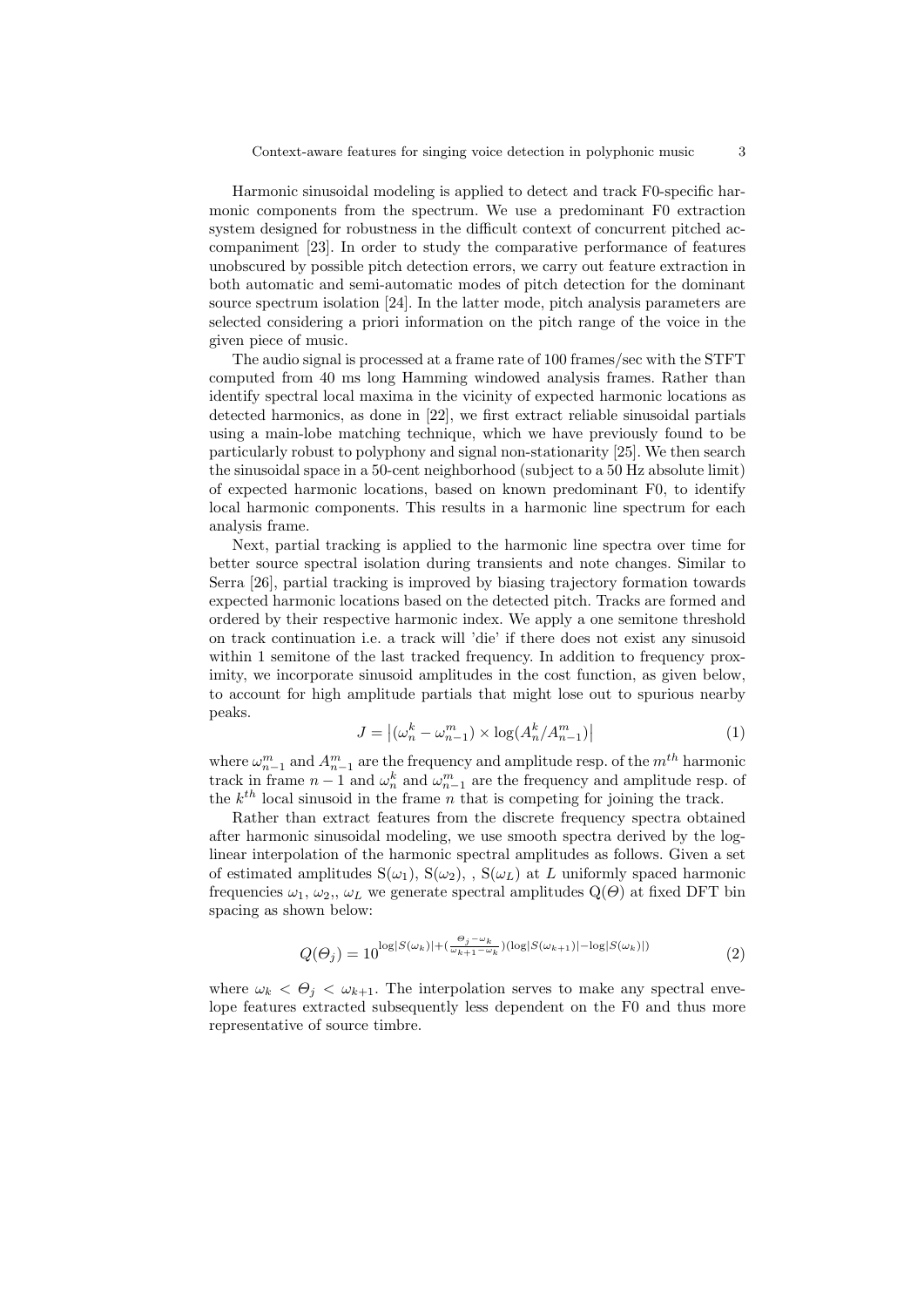## 3 Feature Extraction

In this section we describe the different static and dynamic features investigated, motivated by the signal characteristics. Static features are computed locally over short sliding analysis frames while dynamic features are computed over larger non-overlapping time windows called texture windows. To avoid confusion, we will use the term *frame* to refer to the analysis frame and *window* for the texture windows. Silence frames, i.e. frames with energy lower than the song-level global maximum energy by more than 30 dB, are not processed. The features for such frames are interpolated from valid feature values in adjacent frames.

## 3.1 Static Timbral Features

In previous work on SVD the most commonly used features are static timbral descriptors, which attempt to capture the timbral aspects of musical sounds and do not utilize any specific long-term traits of the singing voice or instruments. Rocomora and Herrera compared the performance of a comprehensive list of static features in an SVD task and found that MFCCs resulted in the best classification accuracies [27]. The tested features were however all extracted from the overall polyphonic spectrum.

Recently Fujihara and Goto proposed that the feature set of F0 and harmonic powers were found to be highly discriminatory for SVD when source spectral isolation was possible [3]. The harmonic powers were normalized for each song. The normalized power of the  $h^{th}$  component at time t is given by

$$
p_h^{'t} = \log p_h^t - \frac{\sum_t \sum_h \log p_h^t}{T \times H}
$$
\n(3)

where  $p'_{h}$  represents the original power, T is the total number of frames in the song, and  $H$  is the number of harmonic components considered per frame.

The interpolated spectrum of Eq. (2) provides a spectral envelope that is potentially indicative of the underlying instrument's resonances or formants. Two more features: the sub-band spectral centroid  $(SC)$  and sub-band energy  $(SE)$  [28] as given by

$$
SC = \frac{\sum_{k=k_{low}}^{k_{high}} f(k)|X(k)|}{\sum_{k=k_{low}}^{k_{high}} |X(k)|} \qquad SE = \sum_{k=k_{low}}^{k_{high}} |X(k)|^2 \tag{4}
$$

where  $f(k)$  and  $|X(k)|$  are frequency and magnitude spectral value of the  $k^{th}$ frequency bin, and  $k_{low}$  and  $k_{high}$  are the nearest frequency bins to the lower and upper frequency limits on the sub-band respectively. SE is normalized by its maximum value for a song. The sub-band for  $SC$  ranges from 1.2-4.5 kHz and that for SE is from 300 to 900 Hz.

## 3.2 Dynamic Timbral Features (C2)

The explicit modeling of temporal dynamics, as an important component of perceived timbre, has found a place in recent research on musical instrument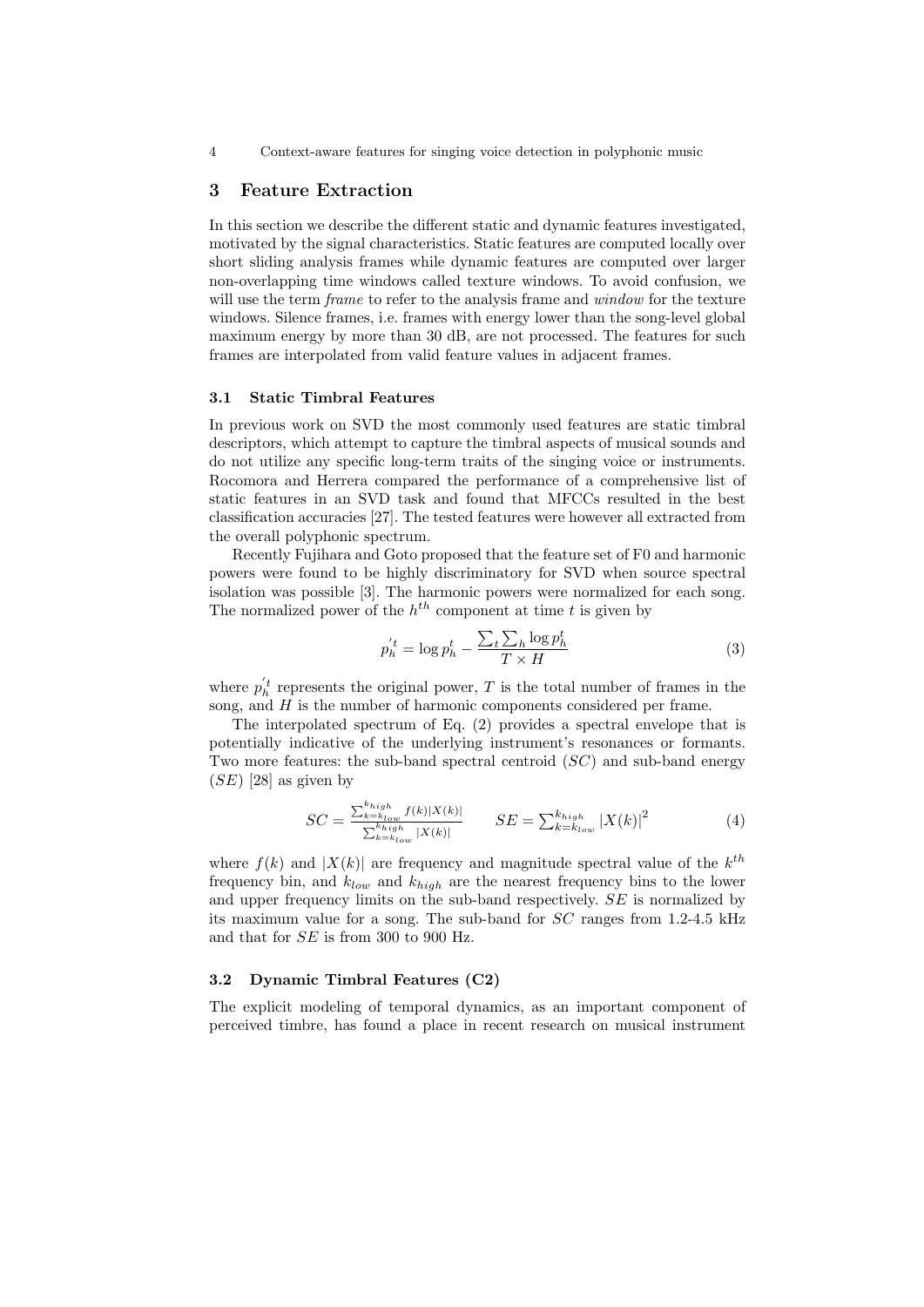recognition [29], [30]. Based on similar considerations, features linked to the temporal evolution of the spectral envelope can be designed to capture specific attributes of the instrument sound. For example, in view of the well-known source-filter model of sound production applicable to human speech and to musical instruments, variations in spectral envelope with time represent variations of the filter component independent of the source component (i.e. F0). Such a dynamic feature could potentially discriminate between singing voice and (even similarly pitch-modulated expressive) musical instruments due to the absence of formant articulation dynamics in the latter. Another distinguishing aspect could be the attack-decay envelope peculiar to a particular instrument as reflected in the variation of spectral amplitudes over note durations.

One of the problems with the effective use of timbral dynamics for instrument classification in polyphony was found to be the lack of ability to pay selective attention to isolated instrumental spectra [31]. Here we describe the extraction of the dynamics of the two static timbral features using our isolated dominant source spectral representation. The first of these is the sub-band spectral centroid  $(SC)$  as computed in the previous section. The specific sub-band chosen [1.2-4.5 kHz] is expected to enhance the variations in the 2nd, 3rd and 4th formants across phone transitions in the singing voice. This feature is expected to remain relatively invariant over note transitions in the instrument. Although the band-limits are restrictive, even very high pitched instruments will have at least 3 harmonics present within this band so that their spectral envelope can be relatively well represented. The second feature for dynamic analysis is the sub-band energy  $(SE)$  as computed in the previous section. The band limits for SE ([300-900 Hz]) are expected to enhance the fluctuations between voiced and unvoiced utterances while remaining relatively invariant to small instrumental note transitions. Fluctuations in this feature should be evident even if the signal representation captures some pitched accompanying instrument information during unvoiced sung sounds.

To capture meaningful temporal variations in the dynamics of the above timbral features, it is necessary to choose the duration of the observation interval appropriately [29]. We choose three different time scales (texture windows) for our feature set: 0.5 sec (long note duration), 1 and 2 sec intervals (to capture note articulation changes in both fast and slow singing). We represent the dynamics via the standard deviation (std. dev.) and specific modulation energies over the different observation intervals. These modulation energies are represented by a modulation energy ratio ( $MER$ ). The  $MER$  is extracted by computing the DFT of the feature trajectory over a texture window and then computing the ratio of the energy in the 1-6 Hz region in this modulation spectrum to that in the 1-20 Hz region as shown below:

$$
MER = \frac{\sum_{k=k_{1Hz}}^{k_{6Hz}} |Z(k)|^2}{\sum_{k=k_{1Hz}}^{k_{20Hz}} |Z(k)|^2}
$$
(5)

where  $Z(k)$  is the DFT of the mean-subtracted feature trajectory  $z(n)$  and  $k_{fHz}$ is the frequency bin closest to  $fHz$ . We assume that the fastest syllabic rate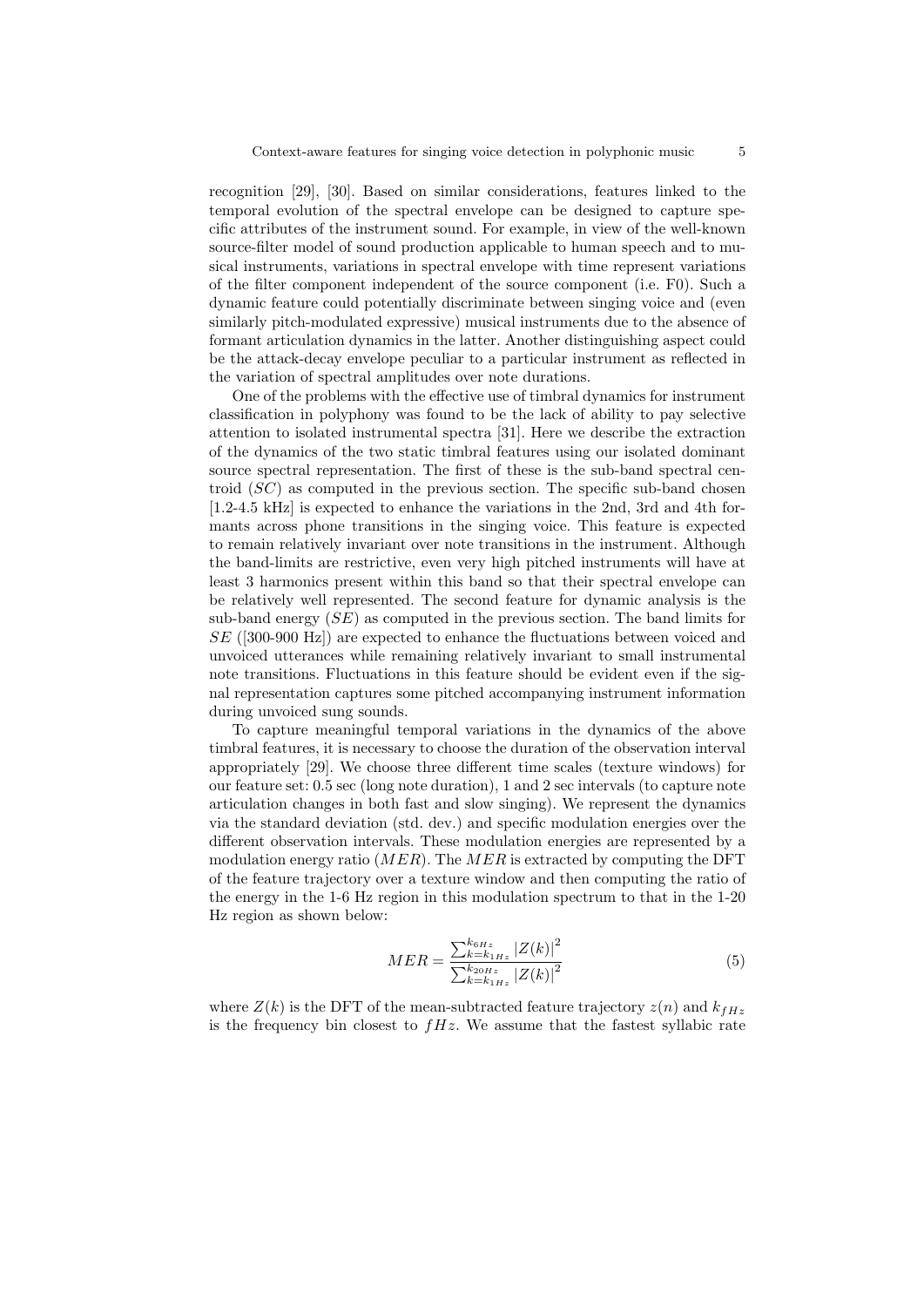possible, if we link each uttered phone to a different note in normal singing, should not exceed 6 Hz. Steady note durations are not expected to cross 2 seconds. The std. dev. and  $MER$  of the above features are expected to be higher for singing than instrumentation.

#### 3.3 Dynamic F0-Harmonic Features (C3)

Singing differs from several musical instruments in its expressivity, which is physically manifested as the instability of its pitch contour. In western singing, especially operatic singing, voice pitch instability is marked by the widespread use of vibrato, a periodic, sinusoidal modulation of phonation frequency during sustained notes [32]. Within non-western forms of music, such as Greek Rembetiko and Indian classical music, voice pitch inflections and ornamentation are extensively used as they serve important aesthetic and musicological functions. On the other hand, the pitch contours of several accompanying musical instruments, especially keyed instruments, are usually very stable and incapable of producing pitch modulation.

There has been limited previous work on utilizing voice-pitch instability to SVD. Shenoy, Wu and Wang [33] exploit pitch instability in an indirect way by applying a bank of inverse comb filters to suppress the spectral content (harmonics) of stable-pitch instruments. Nwe and Li [10] made use of a bank of band-pass filters to explicitly capture the extent of vibrato within individual harmonics upto 16 kHz. Regnier and Peeters attempted a more direct use of frequency and amplitude instability of voice harmonics (manifested as vibrato and tremolo respectively in western music) [17]. Their method is based on the observation that the extents of vibrato and tremolo in singing are different than those for most instruments. The authors have also previously used pitch stability cues to prune flat-pitched instruments tracks in a harmonic sinusoidal model [34].

In this study we do not restrict ourselves to targeting particular types of pitch modulation such as vibrato but extract some statistical descriptors (mean, median, std. dev.) of general pitch instability-based features over texture windows of expected minimum note duration (here 200 ms). These features are the first-order differences of the predominant-F0 contour and the subsequently formed harmonic frequency tracks. The track frequencies are first normalized by harmonic index and then converted to the logarithmic cents scale so as to maintain the same range of variation across harmonics and singers' pitch ranges. For the latter we group the tracks by harmonic index (harmonics 1-5, harmonics 6-10, harmonics 1-10) and also by low and high frequency bands ( $[0-2 \text{ kHz}]$  and [2-5 kHz]). This separation of lower and higher harmonics/frequency bands is due to the observation that when the voice pitch is quite stable, the lower harmonics do not display much instability but this is clearly visible in the higher harmonics. However when the voice pitch exhibits large modulations the instability in the lower harmonic tracks is much more clearly observed but often the higher harmonic tracks are distorted and broken because of the inability of the sinusoidal model to reliably track their proportionately larger fluctuations. We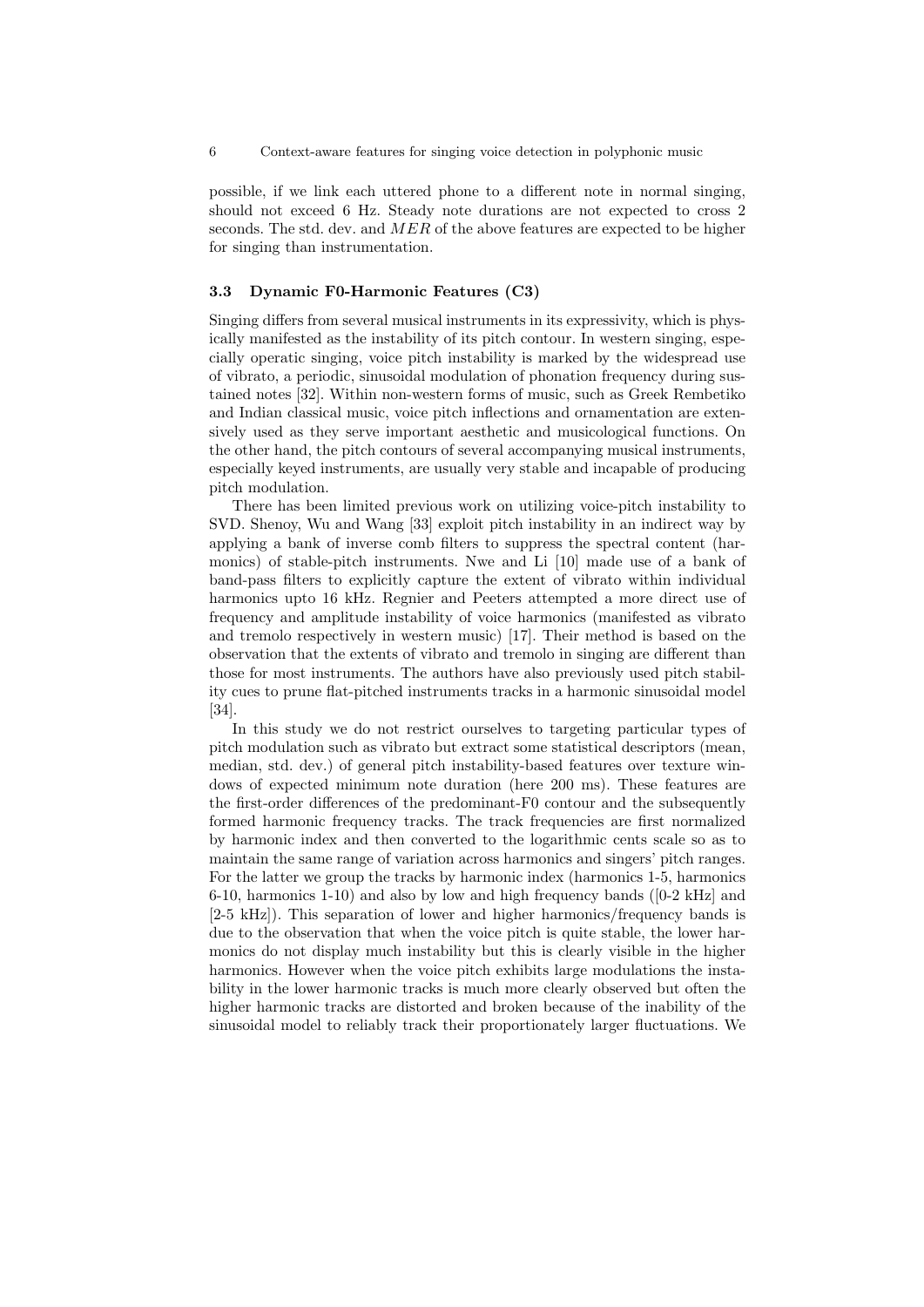| C1                        | C <sub>2</sub>                                                                                                                     | C <sub>3</sub>                                                                                    |  |
|---------------------------|------------------------------------------------------------------------------------------------------------------------------------|---------------------------------------------------------------------------------------------------|--|
| Static timbral            | Dynamic timbral                                                                                                                    | Dynamic F0-Harmonic                                                                               |  |
| F <sub>0</sub>            | $\Delta$ 10 Harmonic powers                                                                                                        | Mean and <b>median</b> of $\Delta F0$                                                             |  |
| 10 Harmonic<br>powers     | $\Delta$ SC and $\Delta$ SE                                                                                                        | Mean, median and Std.Dev. of<br>$\Delta$ Harmonic $\epsilon$ [0 2 kHz]                            |  |
| Spectral<br>centroid (SE) | Mean, median and Std.Dev. of<br><b>Std. Dev.</b> of <b>SC</b> for $0.5$ ,<br>1 and 2 sec<br>$\Delta$ Harmonic $\epsilon$ [2 5 kHz] |                                                                                                   |  |
| Sub-band<br>energy $(SE)$ | MER of SC for $0.5, 1$<br>and $2 \text{ sec}$                                                                                      | Mean, median and Std.Dev. of<br>$\Delta$ Harmonics 1 to 5                                         |  |
|                           | Std. Dev. of SE for 0.5,<br>1 and 2 sec                                                                                            | Mean, median and Std.Dev. of<br>$\Delta$ Harmonics 6 to 10                                        |  |
|                           | MER of SE for $0.5$ , 1 and<br>2 sec                                                                                               | Mean, median and Std.Dev. of<br>$\Delta$ Harmonics 1 to10                                         |  |
|                           |                                                                                                                                    | Ratio of mean, median and<br>Std.dev. of $\Delta$ Harmonics 1 to 5:<br>$\Delta$ Harmonics 6 to 10 |  |

Table 1. List of features in each category. Bold indicate finally selected feature

also compute the ratio of the statistics of the lower harmonic tracks to those of the higher harmonic tracks since we expect these to be much less than 1 for the voice but nearly equal to 1 for flat-note instruments.

A complete list of features appears in Table 1. All features are brought to the time-scale of 200 ms long decision windows. The frame-level static timbral features, generated every 10 ms, are averaged over this time-scale and the timbral dynamic features,generated over larger windows: 0.5, 1 and 2 sec, are repeated within 200 ms intervals. The F0-harmonic dynamic features were generated at 200 ms non-overlapping windows in the first place and do not need to be adjusted. Next, feature subset selection is applied to identify a small number of highly predictive features and remove as much redundant information as possible. Reducing the dimensionality of the data allows machine learning algorithms to operate more effectively from available training data. Feature selection is achieved by measuring the information gain ratio of the feature with respect to a class [35]. Each feature is assigned a score based on the information gain ratio to obtain a ranked feature list.

## 4 Classification

Statistical classification methods are very effective in exploiting the overall information provided about the underlying class by the set of diverse features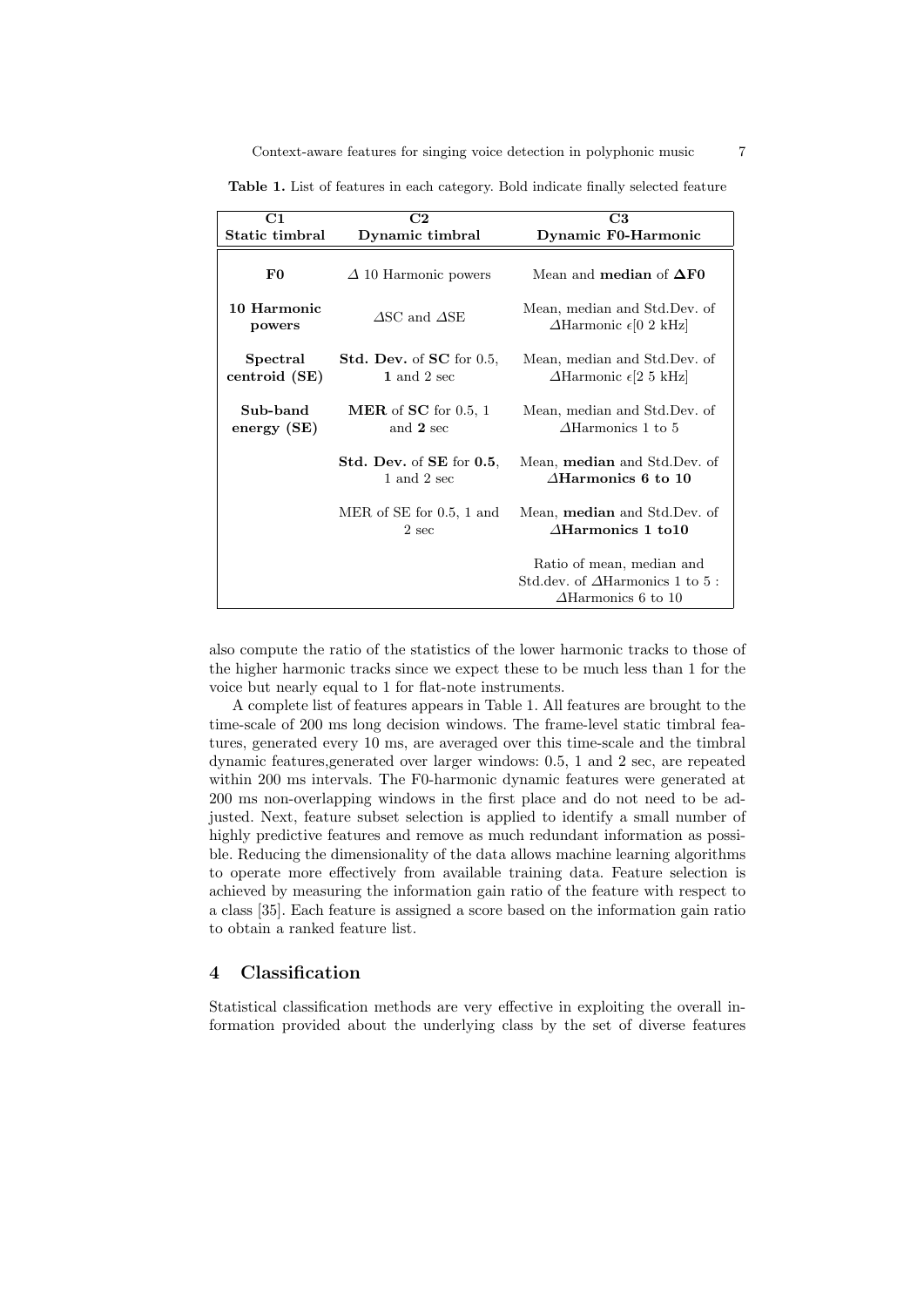if suitable data is provided for the training of the statistical models. Previous studies on SVD have employed a variety of classifiers. We use a standard GMM classifier [36] for the evaluation of our features. Using 4 mixtures for each of the two models (singing voice and instrumentation) with full covariance matrices was found suitable in preliminary testing. The dimensionality of the GMM is determined by that of the feature vector. We would like to study the effectiveness of individual feature sets as well as that of the combination of individual classifiers trained with individual feature sets, which can improve the effectiveness of the system while offsetting difficulties arising from high dimensionality [37]. Combining the likelihood scores of classifiers is particularly beneficial if the corresponding individual feature sets represent complementary information about the underlying signal. Weighted linear combination of likelihoods provides a flexible method of combining multiple classifiers with the provision of varying the weights to optimize performance [37].

# 5 Experiments

The singing voice detection task is carried out on a database comprising excerpts from 5 distinct music genres. A feature set of the first 13 MFCCs extracted from the frame-level magnitude spectrum applied to a GMM classifier with 4 mixtures per class is considered as a baseline system. As mentioned earlier, Rocamora and Herrera had found the performance of the MFCC features among the best performing for in the SVD task [27]. The newly proposed features of the present work are applied to the same classifier framework in order to evaluate the performance improvement with respect to the baseline feature set and to derive a system based on possible feature combinations that performs best for a specific genre and across genres.

#### 5.1 Database Description

All the audio excerpts in our database contain polyphonic music with lead vocals and dominant pitched melodic accompaniment, and are in 22 kHz 16-bit mono format. Vocal and purely instrumental sections of songs categorized as above from five different genres of music have been selected - Western popular, Greek Rembetiko, Indian popular (Bollywood), North Indian classical (Hindustani) and South Indian classical music (Carnatic). The Western and Greek clips have been selected from the datasets used in [9] and [38] respectively. The total size of the database is about 65 min. with roughly 13 min. per genre. Information about the number of songs, and vocal and instrumental durations for each genre appears in Table 2. In a given genre a particular artist is represented by only one song.

The selected genres are marked by distinct singing styles and instrumentation. A noticeable difference between the singing styles of the Western and non-Western genres is the extensive use of pitch-modulation (other than vibrato) in the latter. Pitch modulations further show large variations across non-Western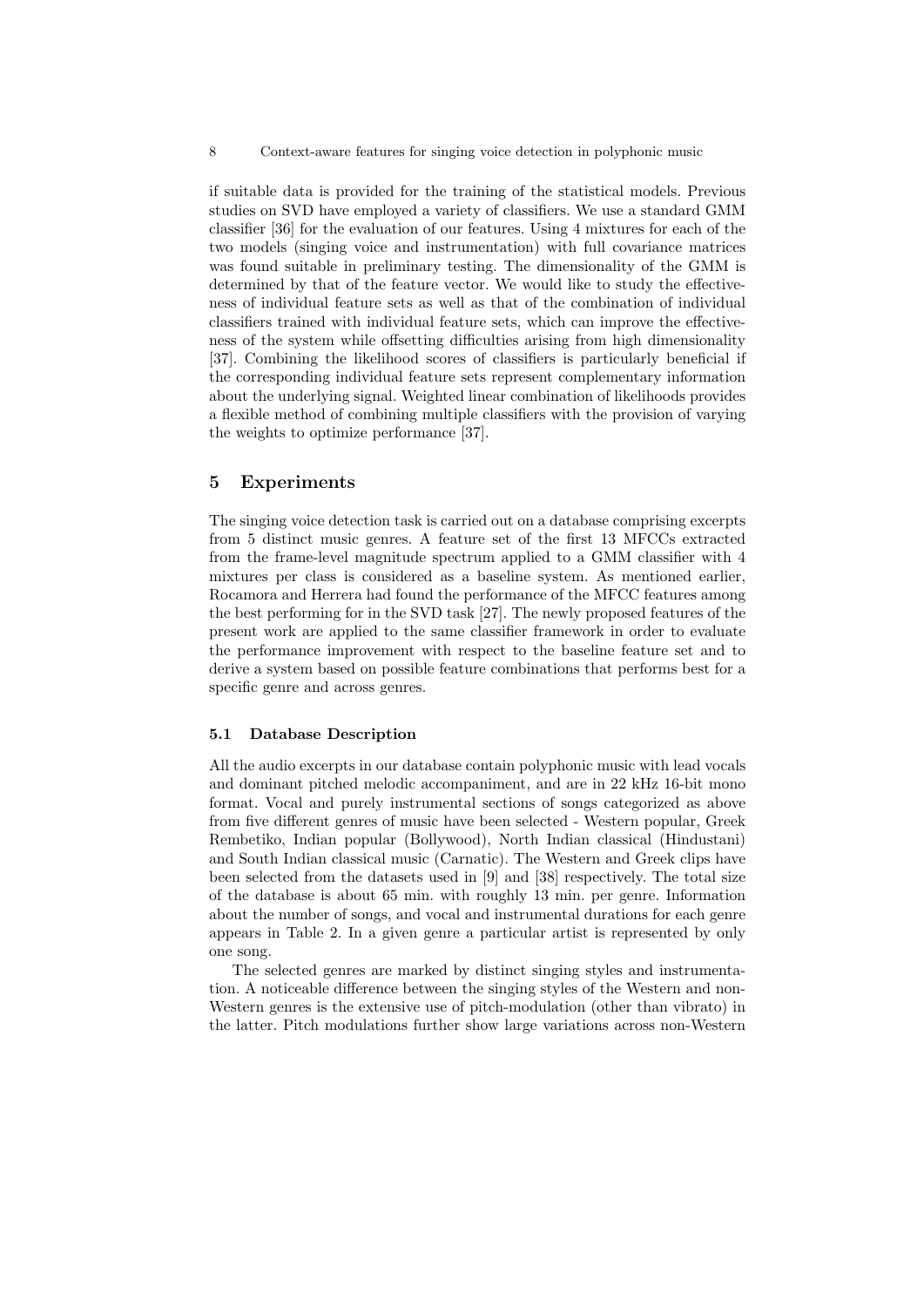| Genre          | Number<br>of<br>songs | Vocal duration | Instrumental<br>duration | Overall<br>duration |  |
|----------------|-----------------------|----------------|--------------------------|---------------------|--|
| L. Western     | 11                    | $7m$ 19 $s$    | $7m$ 02s                 | $14m$ $21s$         |  |
| II. Greek      | 10                    | $6m$ 30s       | 6m29s                    | $12m$ 59s           |  |
| III. Bollywood | 13                    | $6m$ 10s       | 6m26s                    | $12m$ 36s           |  |
| IV. Hindustani | 8                     | $7m$ 10s       | 5m24s                    | $12m$ 54s           |  |
| V. Carnatic    | 12                    | $6m$ 15s       | 5m 58s                   | $12m$ $13s$         |  |
| Total          | 45                    | $33m$ 44s      | $31m$ 19s                | $65m$ $03s$         |  |

Table 2. Duration Information of Audio Database

genres in the nature, shape, extents, rates and frequency of use of specific pitch ornaments. Further, whereas Western, Greek and Bollywood songs use syllabic singing with meaningful lyrics, the Hindustani and Carnatic music data is dominated by melismatic singing (several notes on a single syllable in the form of continuous pitch variation). The instruments in Indian popular and Carnatic genres are typically pitch-continuous such as the violin, saxophone, flute, shehnai, and been, whose expressiveness resembles that of the singing voice in terms of similar large and continuous pitch movements. Although there are instances of pitchcontinuous instruments such as electric guitar and violin in the Western and Greek genres as well, these, and the Hindustani genre, are largely dominated by discrete-pitch instruments such as the piano and guitar, accordion and the harmonium. A summary of genre-specific singing voice and instrumental characteristics appears in Table 3.

#### 5.2 Selected Features

Each of the feature sets (C1, C2 and C3) is fed to the feature selection system to generate a ranked list for each genre. A feature vector comprising the top-N features common across genres was tested for SVD in a cross-validation classification experiment to select N best features. For C1 it was observed that using all the features in this category consistently maximized the classification accuracies across genres and so we did not discard any of these features. For C2 and C3 we observed that the top six selected features for each of the genres consistently maximized their respective classification accuracies. The finally selected features in each of the categories appear in bold in Table 1.

In the dynamic timbral feature set, the  $\Delta$  values of the static features are ignored by the feature selection algorithm in favour of the std. dev. and  $MER$ values of the SC and SE. The feature selection algorithm took into account the expected high degree of correlation between the same dynamic features at different time-scales and only selected at most one time-scale for each dynamic feature. For the F0-harmonic dynamic feature set, the final selected features (C3) are the medians of  $\Delta$ F0 and  $\Delta$ Harmonic-tracks rather than their means or std. dev. The choice of medians was seen to be driven by the common occurrence of intra-window flat-pitched instruments note-transitions where the F0/Harmonic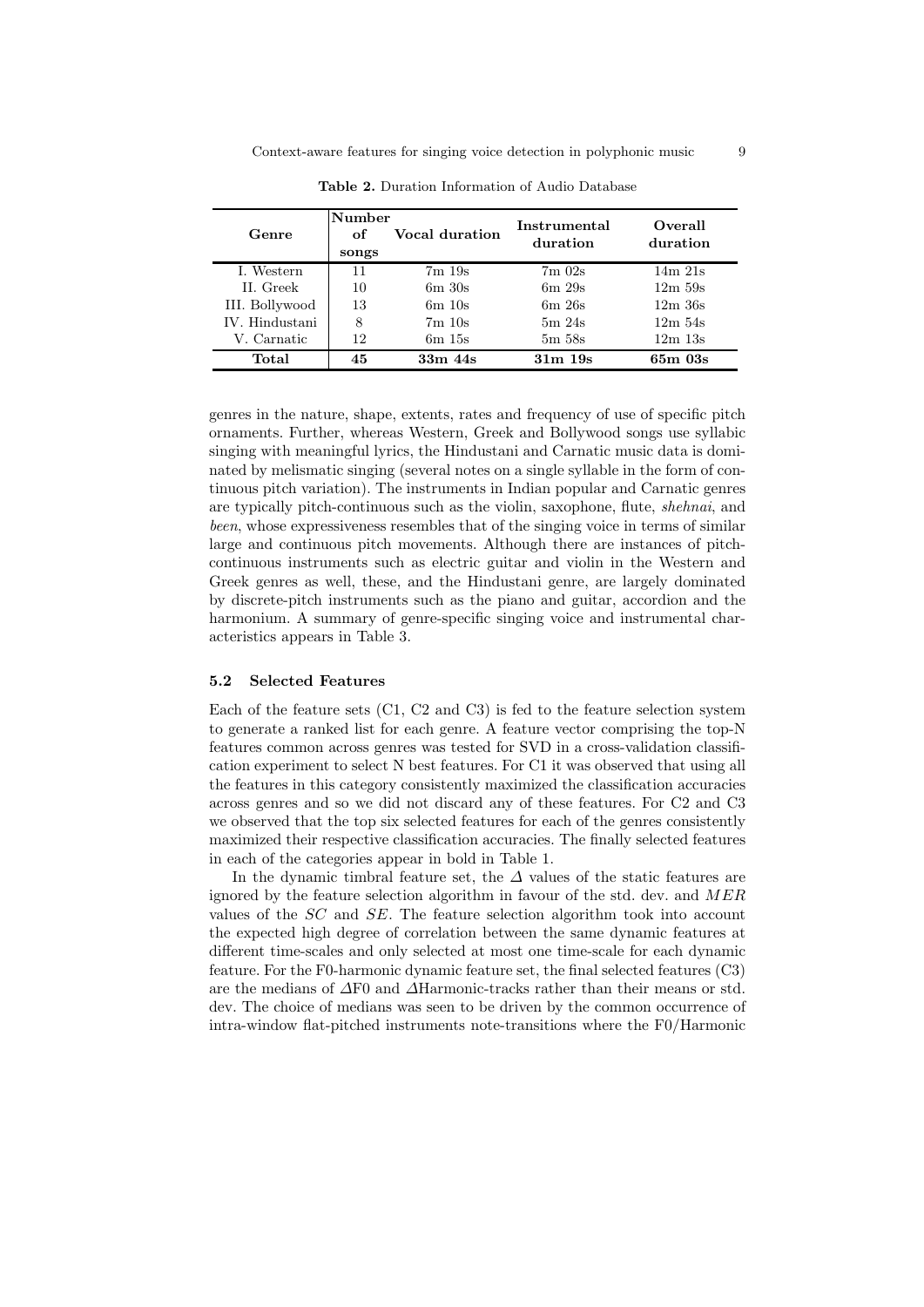| Genre          | Singing                                                                                                                 | <b>Dominant Instrument</b>                                                                                                 |  |  |
|----------------|-------------------------------------------------------------------------------------------------------------------------|----------------------------------------------------------------------------------------------------------------------------|--|--|
| I. Western     | Syllabic. No large pitch<br>modulations. Voice often<br>softer than instrument.                                         | Mainly flat-note (piano, guitar).<br>Pitch range overlapping with voice.                                                   |  |  |
| II. Greek      | Syllabic. Replete with<br>fast, pitch modulations.                                                                      | Equal occurrence of flat-note<br>plucked-string /accordion and of<br>pitch-modulated violin.                               |  |  |
| III. Bollywood | Syllabic. More pitch<br>but less than other Indian.                                                                     | Mainly pitch-modulated wood-wind<br>modulations than Western & bowed instruments. Pitches often<br>much higher than voice. |  |  |
| IV. Hindustani | Syllabic and melismatic.<br>Varies from long,<br>pitch-flat, vowel-only<br>notes to large & rapid<br>pitch modulations. | Mainly flat-note harmonium<br>(woodwind). Pitch range<br>overlapping with voice.                                           |  |  |
| V. Carnatic    | Syllabic and melismatic.<br>Replete with rapid pitch<br>modulations.                                                    | Mainly pitch-modulated violin. F0<br>range generally higher than voice<br>but has some overlap in pitch<br>range.          |  |  |

Table 3. Genre-specific singing and instrumental characteristics

tracks make a discontinuous jump. In such cases, the means and standard deviations of the ∆s exhibit large values as opposed to the relatively unaffected median values which remain low.

## 5.3 Evaluation

An N-fold cross-validation classification experiment is carried out within each genre. Since the durations of different songs within a particular genre are unequal we consider each song to be a fold so as to avoid the presence of tokens of the same song in the training and testing data to achieve a 'Leave 1 Song out' cross-validation. This is done separately for the semi- and fully-automatic F0 extraction based source spectrum isolation methods. In each case, we first evaluate the performance of the baseline features (MFCCs), before and after applying dominant source spectrum isolation. We next evaluate the performance of the different categories of feature sets individually (C1, C2 and C3). Further, we evaluate the performance of different feature set combinations:  $C1+C2$ ,  $C1+C3$  and  $C1+C2+C3$ , using a linear combination (equal weights) of the log-likelihood outputs per class of separate classifiers for each feature set. Vocal/non-vocal decision labels are generated for every 200 ms texture window. While the ground-truth labels for the Western and Greek genres were available with the datasets, the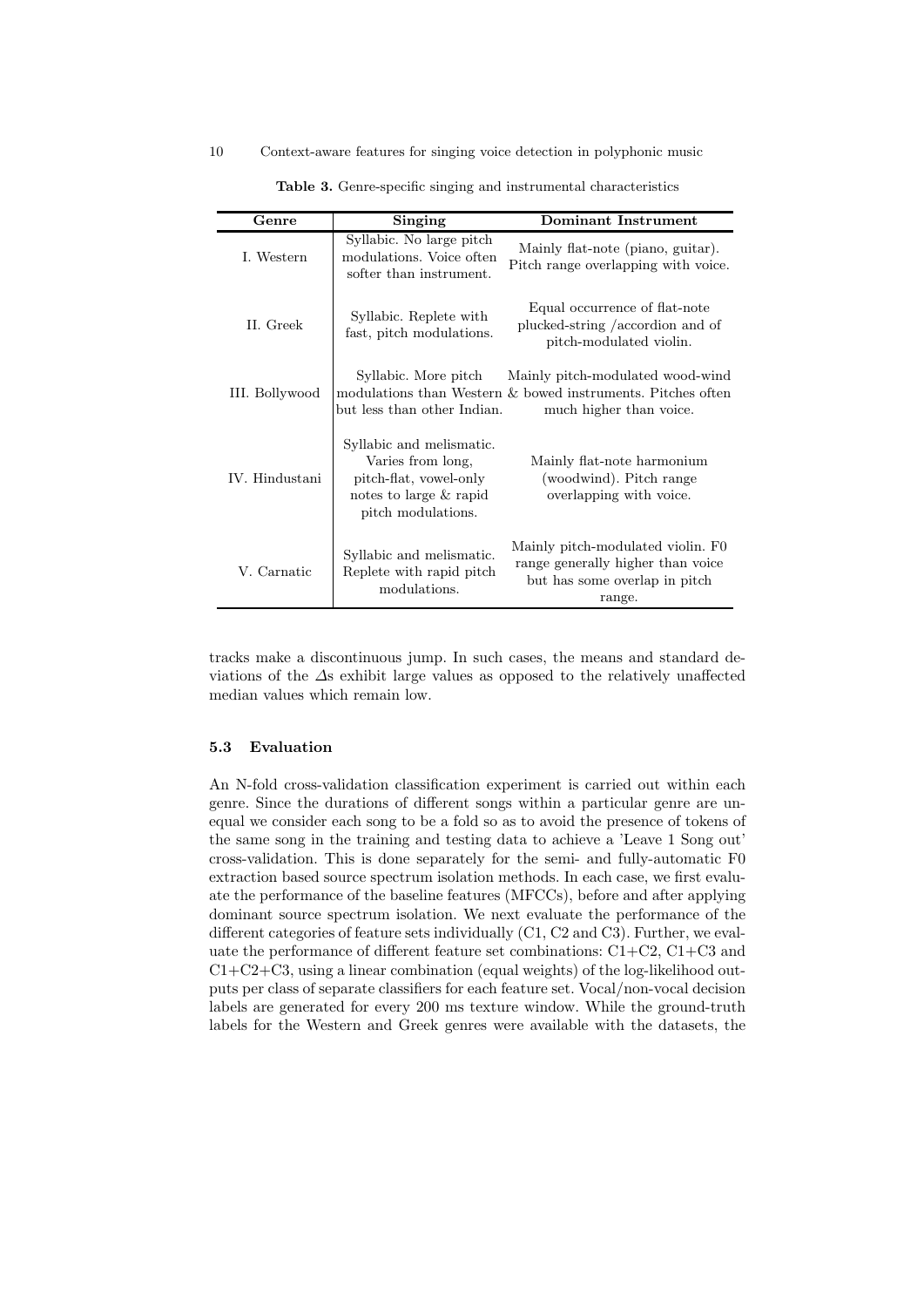| Genre                            |      | Н    | ш    | IV   | v    | Total |
|----------------------------------|------|------|------|------|------|-------|
| Baseline                         | 77.2 | 66.0 | 65.6 | 82.6 | 83.2 | 74.9  |
| MFCCs(after<br>source isolation) | 78.9 | 77.8 | 78.0 | 85.9 | 85.9 | 81.2  |
| $_{\rm C1}$                      | 79.6 | 77.4 | 79.3 | 82.3 | 87.1 | 81.0  |
| C2                               | 72.0 | 77.9 | 80.0 | 70.1 | 65.3 | 73.2  |
| C <sub>3</sub>                   | 64.3 | 77.0 | 68.3 | 83.7 | 70.2 | 72.6  |
| $C1+C2$                          | 82.3 | 83.6 | 85.4 | 83.3 | 86.8 | 84.2  |
| $C1+C3$                          | 80.2 | 83.4 | 81.7 | 89.7 | 88.2 | 84.5  |
| $C1+C2+C3$                       | 81.1 | 86.9 | 86.4 | 88.5 | 87.3 | 85.9  |

Table 4. %Correct classification for different genres using semi-automatic predominant F0 extraction;Bold indicates best achieved in each genre

remaining datasets were manually labeled. In all cases classification performance is given by the percentage of decision windows that are correctly classified [2].

#### 5.4 Results and Discussion

The 'Leave 1 Song out' cross-genre classification results for semi- and fullyautomatic predominant F0 extraction based source spectrum isolation methods are given in Tables 4 and 5 respectively. From Table 4, we see that the best overall performance is achieved for the combination of all three feature sets and is significantly (10-12%) higher than the baseline performance. For the static feature comparison it can be seen that the feature sets C1 and MFCCs after source isolation show similar performance and are, in general, superior to the baseline features(non-source-isolated MFCC). The clear superiority of the  $C1+C2+C3$ feature combination over the static feature set C1 and over the MFCC feature set after source isolation can also be observed by the across-genre average vocal precision v/s recall curves in Fig. 1. A detailed analysis of the genre-specific performance of each feature set follows. The feature set C2 shows relatively high performance for the Western, Greek and Bollywood genres as compared to the Hindustani and Carnatic genres. This can be attributed to the presence of normal syllabic singing in the former and long duration vowel and melismatic singing in the latter. The relatively high performance of this feature set in the Bollywood genres where the instruments are mainly pitch-continuous corroborates with the static timbral characteristics of these instruments despite their continuously changing pitch. Table 5 shows reduced results for different feature sets and their combinations as compared to Table 4. This is due to the pitch detection errors inherent in the fully-automatic F0 extraction system. However the general trends across different feature sets hold for this case as well, with the results of Table 4 providing an upper limit on performance achievable with a better pitch detector.

The suitability of C2 and C3 for specific signal conditions can be understood from Fig. 2a and 2b, which show spectrograms of 30-sec excerpts from the Bollywood and Hindustani genres respectively. For both plots the left half contains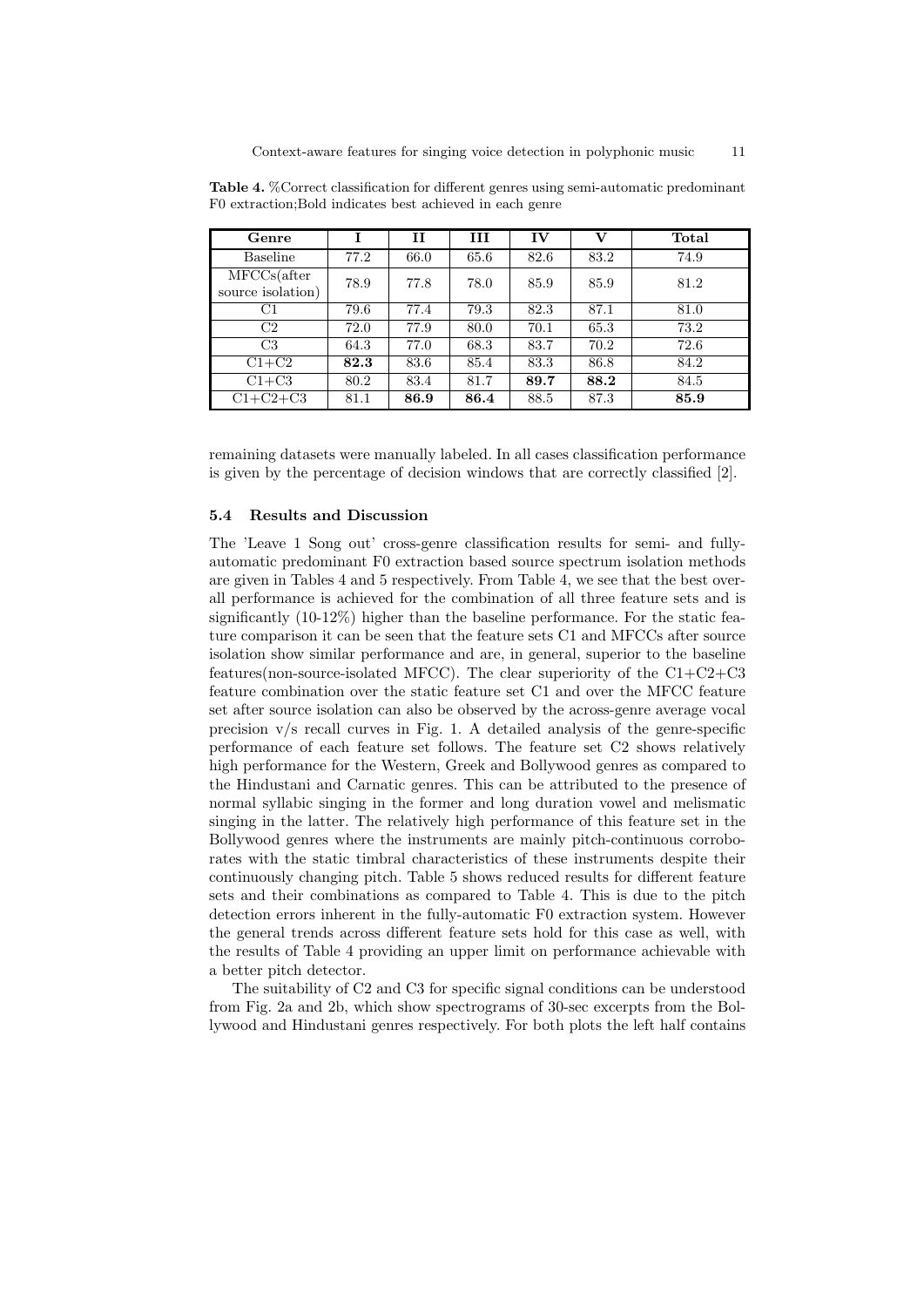| Genre                                                        |      | Н    | ш    | IV   | v    | Total |
|--------------------------------------------------------------|------|------|------|------|------|-------|
| <b>Baseline</b>                                              | 77.2 | 66.0 | 65.6 | 82.6 | 83.2 | 74.9  |
| $\overline{\text{MFCCs}(\text{after})}$<br>source isolation) | 76.9 | 72.3 | 70.0 | 78.9 | 83.0 | 76.2  |
| C1                                                           | 81.1 | 67.8 | 74.8 | 78.9 | 84.5 | 77.4  |
| C2                                                           | 72.0 | 75.9 | 77.1 | 67.5 | 65.8 | 71.7  |
| C <sub>3</sub>                                               | 65.6 | 69.1 | 62.1 | 77.1 | 66.0 | 68.0  |
| $C1+C2$                                                      | 82.9 | 78.5 | 82.8 | 79.5 | 85.0 | 81.7  |
| $C1+C3$                                                      | 81.5 | 72.9 | 77.6 | 83.9 | 84.9 | 80.2  |
| $C1+C2+C3$                                                   | 82.1 | 81.1 | 83.5 | 83.0 | 84.7 | 82.8  |

Table 5. %Correct classification for different genres using fully automatic predominant F0 extraction; Bold indicates best achieved in each genre



Fig. 1. Avg. Vocal Recall  $v/s$  Precision curves for different feature sets - baseline, C1 and C1+C2+C3 (using semi-automatic F0 extraction) across genres in the Leave 1 song out classification experiment

a dominant melodic instrument and right half contains vocals. In the Bollywood case the instrument is replete with large pitch modulations but the vocal part has mainly flatter note-pitches. However the instrumental timbre is largely invariant while the vocal part contains several phonemic transitions. In this case the timbral dynamic feature set (C2) is able to discriminate between the voice and instrument but the F0-harmonic dynamics feature set fails. The situation is reversed for the Hindustani excerpt since, although the instrumental part still displays timbral invariance, this is also exhibited by the vocal part, which consists of a long single utterance i.e. rapid pitch modulations on the held-out vowel /a/. C2 is ineffective in this case due to the absence of phonetic transitions. However the relative flatness of the instrument harmonics as compared with the vocal harmonics leads to good performance for C3.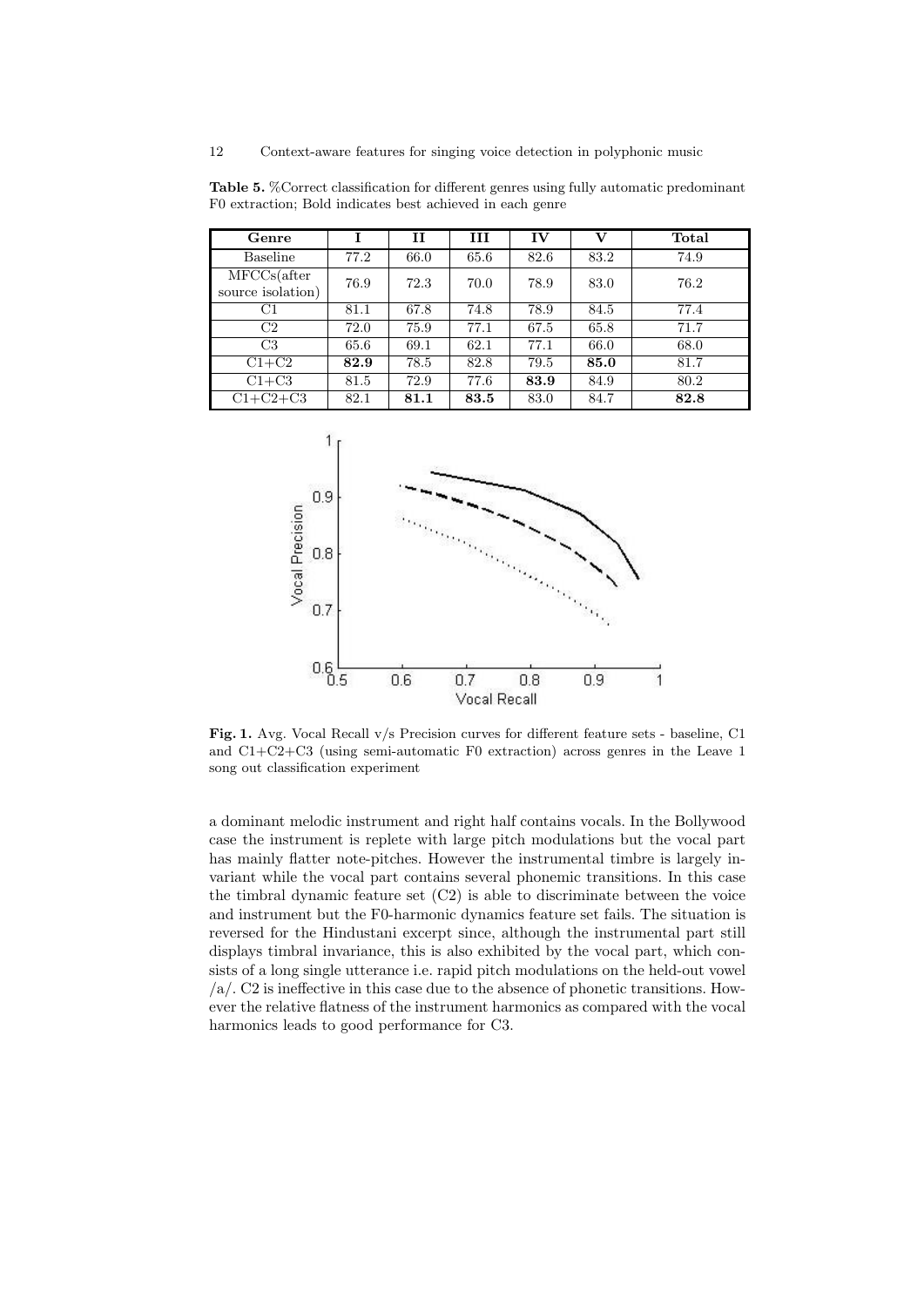

Fig. 2. Spectrograms of excerpts from (a) Bollywood and (b) Hindustani genres. For both excerpts the left section contains a dominant melodic instrument (I) and the right section contains vocals (V).

# 6 Conclusions

In this paper we have investigated the use of a combination of static and dynamic features for effective detection of lead vocal segments within polyphonic music in a cross-cultural context. Several of the features are novel and have been motivated by considering the distinctive characteristics of singing voice across genres. The introduction of an isolated dominant source spectral representation resulted in a significant increase in the performance of static timbral features in the polyphonic setting over a popularly used baseline feature set. The features representing timbral dynamics and F0-harmonic dynamics were found to provide complementary information for different underlying signal conditions related to singing styles and instrumentation specific to individual genres. While the overall combination of the static and dynamic features was found to result in the highest overall classification performance, individual genre accuracies clearly indicate the value of adapting feature sets to genre-specific acoustic characteristics. Thus commonly available metadata, such as genre, may be effectively utilized in the front-end of a MIR system.

# References

1. Berenzweig, A., Ellis, D., Lawrence, S.: Using voice segments to improve artist classification of music. In: 22nd International Conference of Audio Engineering Society, Finland (2002)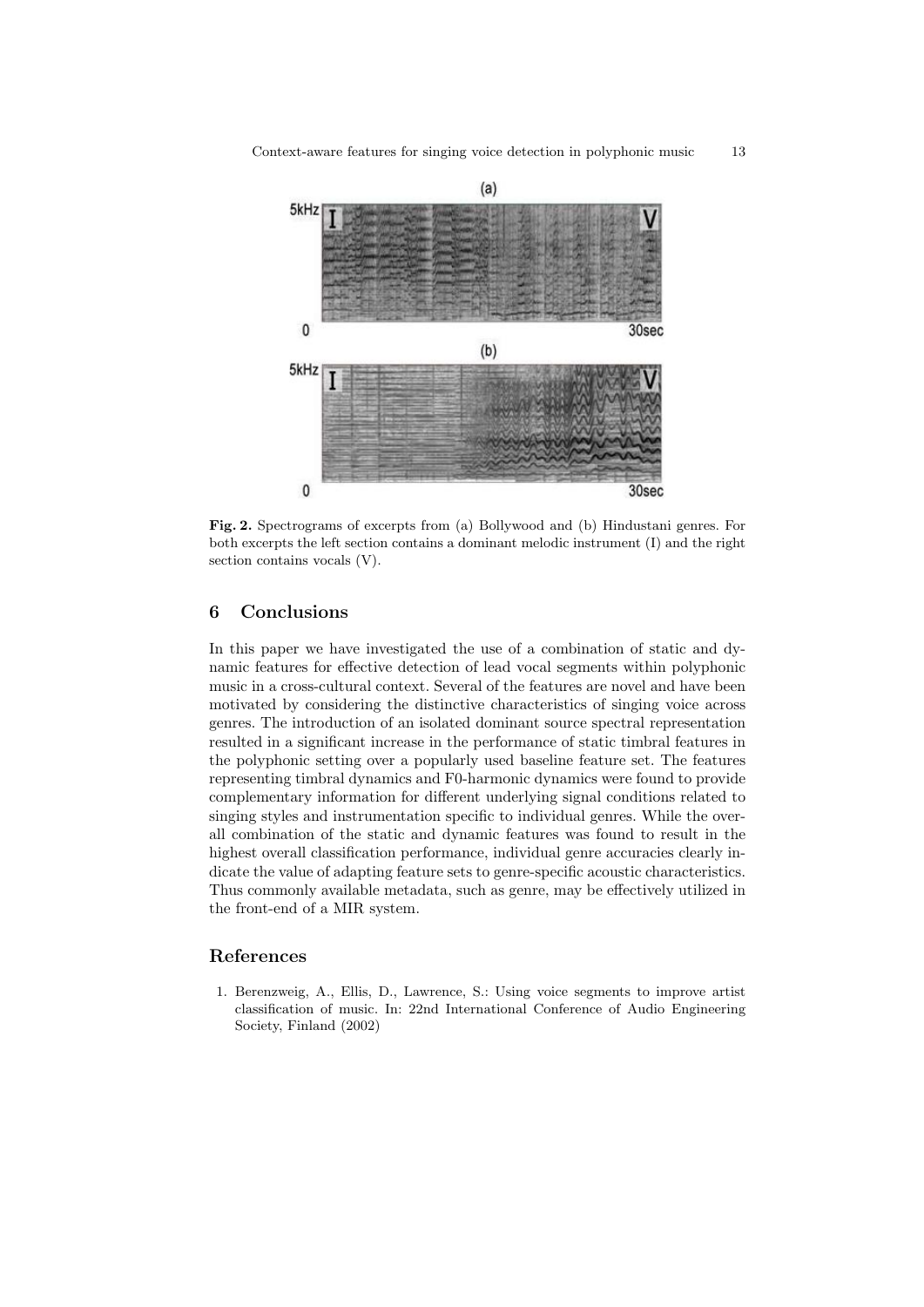- 14 Context-aware features for singing voice detection in polyphonic music
- 2. Li, Y., Wang, D.: Separation of singing voice from music accompaniment for monoaural recordings. In: IEEE Trans. of Audio, Speech Lang. Proc., vol. 15(4), pp. 1475–1487 (2007)
- 3. Fujihara, H., Goto, M.: Three techniques for improving automatic synchronization between music and lyrics: Fricative detection, filler model and novel feature vectors for vocal activity detection. In: IEEE International Conference on Acoust., Speech, Signal Proc., Las Vegas (2008)
- 4. Lukashevich, H., Gruhne, M., Dittmar, C.: Effective singing voice detection in popular music using ARMA filtering. In: 10th International Conference on Digital Audio Effects (DAFx-07), Bordeaux, France (2007)
- 5. Xiao, L., Zhou, J., Zhang, T.: Using DTW based unsupervised segmentation to improve the vocal part detection in pop music. In: IEEE International Conference on Multimedia and Expo, Hannover, Germany (2008)
- 6. Fujihara et. al.: F0 estimation method for singing voice in polyphonic audio signal based on statistical vocal model and viterbi search. In: IEEE International Conference on Acoust. Speech and Sig. Processing, Toulouse, France (2006)
- 7. Berenzweig, A., Ellis, D.: Locating singing voice segments within music signals. In: IEEE Workshop Applications of Sig. Process. to Audio and Acoust., New York (2001)
- 8. Maddage, N., Xu, C., Wang, Y.: A SVM-based classification approach to musical audio. In: International Conference on Music Information Retrieval, Baltimore (2003)
- 9. Ramona, M., Richard, G., David, B.: Vocal detection in music with support vector machines. In: IEEE International Conference on Acoust. Speech and Sig. Process. (2008)
- 10. Nwe, T., Li, H.: Exploring vibrato-motivated acoustic features for singer identification. In: IEEE Trans. Audio Speech Lang. Process., vol. 15, no. 2, pp. 519–530 (2007)
- 11. Kim, Y., Whitman, B.: Singer identification in popular music recordings using voice coding features. Proc.5th Intl. Conf. on Music Information Retrieval, Spain (2004)
- 12. Nwe, T., Li, H.: On fusion of timbre-motivated features for singing voice detection and singer identification. In: IEEE International Conference Acoust., Speech, Signal Proc., Las Vegas (2008)
- 13. Chou, W., Gu, L.: Robust singing detection in speech/music discriminator design. In: IEEE International Conference Acoust. Speech Sig. Process. (2001)
- 14. Tzanetakis, G.: Song-specific bootstrapping of singing voice structure. In: IEEE International Conference Multimedia and Expo, Taipei, Taiwan. (2004)
- 15. Zhang, T.: System and method for automatic singer identification. In: IEEE International Conference Multimedia and Expo, Baltimore. (2003)
- 16. Vallet, F., McKinney, M.: Perceptual constraints for automatic vocal detection in music recordings. In: Conference Interdisciplinary Musicology (2007)
- 17. Regnier, L., Peeters, G.: Singing voice detection in music tracks using direct voice vibrato detection. In: IEEE International Conference Acoust. Speech Sig. Process., Taipei, Taiwan (2009)
- 18. Lidy, T., et. al.: On the Suitability of State-of-the-art Music Information Retrieval Methods for Analyzing, Categorizing and Accessing Non-Western and Ethnic Music Collections. In: Elsevier Signal Processing Special issue on Ethnic Music Audio Documents: from the preservation to the fruition (2009)